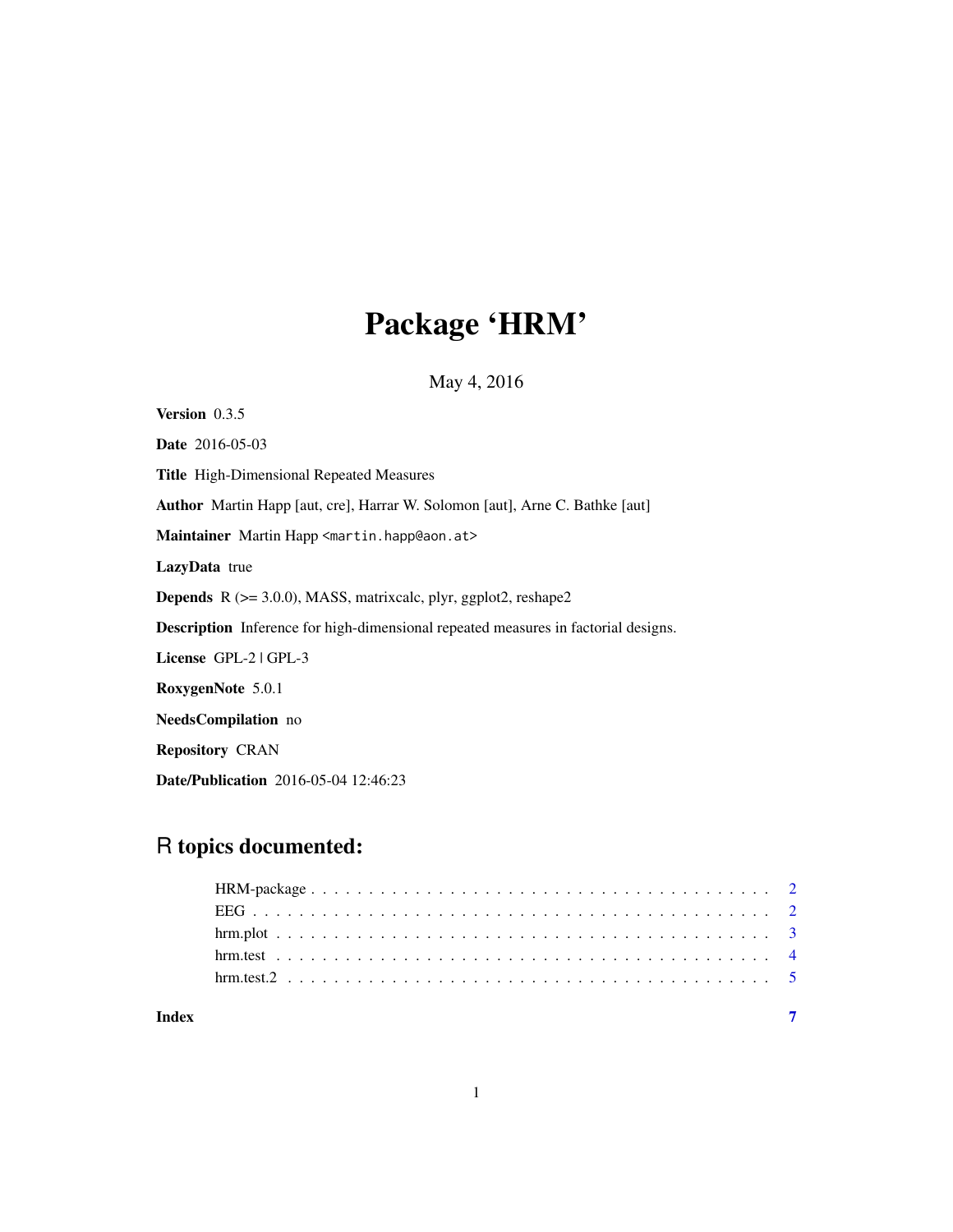<span id="page-1-0"></span>HRM-package *Inference on low- and high-dimensional multi-group reapetedmeasures designs with unequal covariance matrices.*

#### Description

Tests for main and simple treatment effects, time effects, as well as treatment by time interactions in possibly high-dimensional multi-group repeated measures designs.

#### Details

| Package: | <b>HRM</b>      |
|----------|-----------------|
| Type:    | Package         |
| Version: | 0.3.5           |
| Date:    | 2015-05-03      |
| License: | $GPL-2$ $GPL-3$ |
|          |                 |

#### Author(s)

Maintainer: martin.happ@aon.at

#### References

Happ, M., Harrar, S. W. and Bathke, A. C. (2015), Inference for low- and high-dimensional multigroup repeated measures designs with unequal covariance matrices. Biom. J.. doi: 10.1002/bimj.201500064

Staffen, W., Strobl, N., Zauner, H., Holler, Y., Dobesberger, J. and Trinka, E. (2014). Combining SPECT and EEG analysis for assessment of disorders with amnestic symptoms to enhance accuracy in early diagnostics. Poster A19 Presented at the 11th Annual Meeting of the Austrian Society of Neurology. 26th-29th March 2014, Salzburg, Austria.

EEG *EEG data of 160 subjects*

#### Description

A dataset containing EEG data (Staffen et al., 2014) of 160 subjects, 4 variables are measured at ten different locations. The columns are as follows:

#### Usage

data(EEG)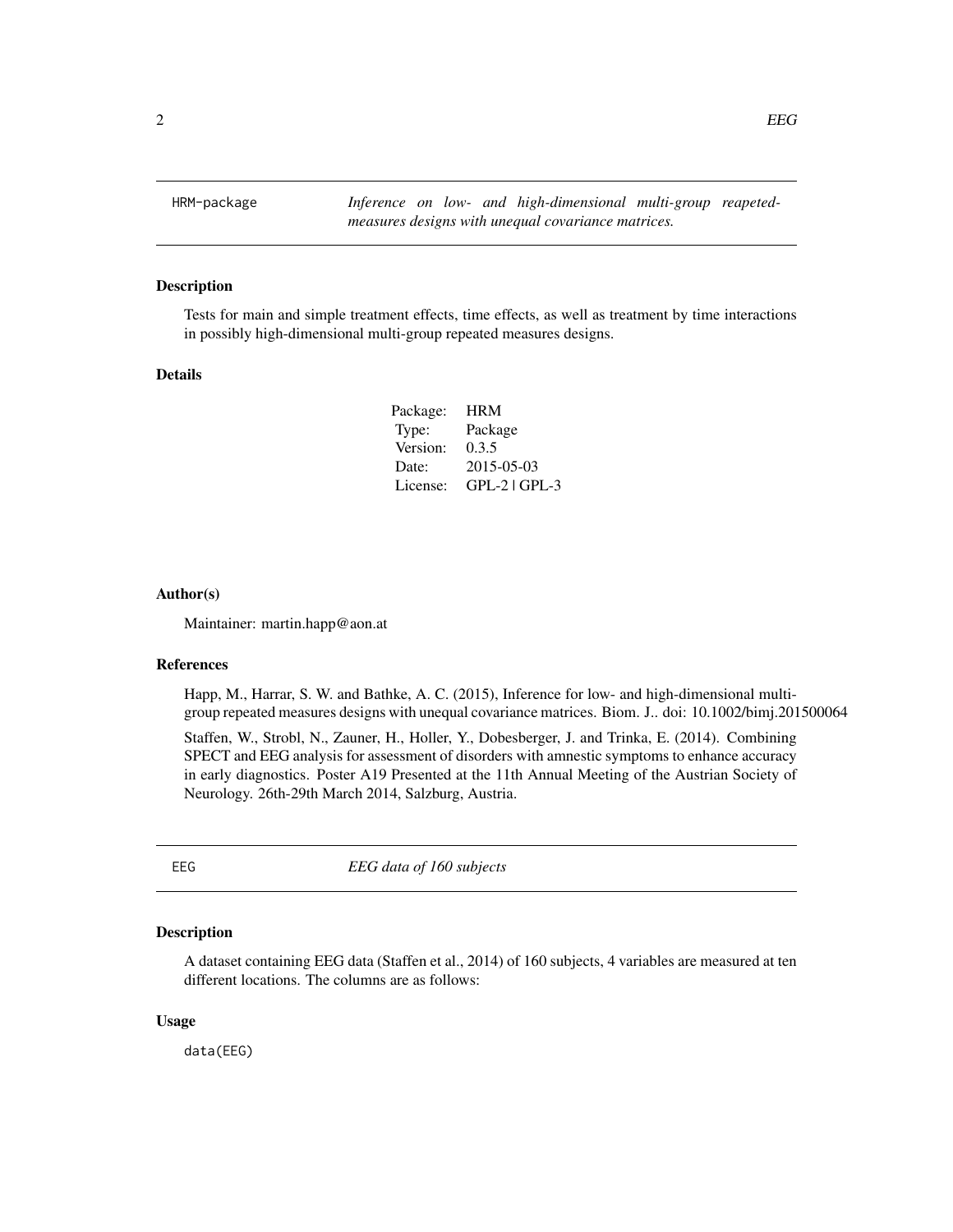#### <span id="page-2-0"></span>hrm.plot 3

#### Format

A data frame with 6400 rows and 7 variables.

#### Details

- group. Diagnostic group of the subject: Alzheimer's Disease (AD), Mild Cognitive Impairment (MCI), Subject Cognitive Complaints (SCC+, SCC-).
- value. Measured data of a subject at a specific variable and region.
- sex. Sex of the subject: Male (M) or Female (W).
- subject. A unique identification of a subject.
- variable. The variales measured are activity, complexity, mobility and brain rate coded from 1 to 4.
- region. Frontal left/right, central left/right, temporal left/right, occipital left/right, parietal left/right coded as 1 to 10.
- dimension. Mixing variable and region together, levels range from 1 to 40.

hrm.plot *Plots profiles of the groups.*

#### Description

Plots profiles of the groups.

#### Usage

```
hrm.plot(X, group, factor1, subject, data, xlab = "dimension",
 ylab = "means")
```
#### Arguments

| X       | list containing the data matrices of all groups               |
|---------|---------------------------------------------------------------|
| group   | column name of the data frame X specifying the groups         |
| factor1 | column name of the data frame X of the first factor variable  |
| subject | column name of the data frame X identifying the subjects      |
| data    | column name of the data frame X identifying the measured data |
| xlab    | label of the x-axis of the plot                               |
| ylab    | label of the y-axis of the plot                               |

#### Value

Plots profiles of the groups.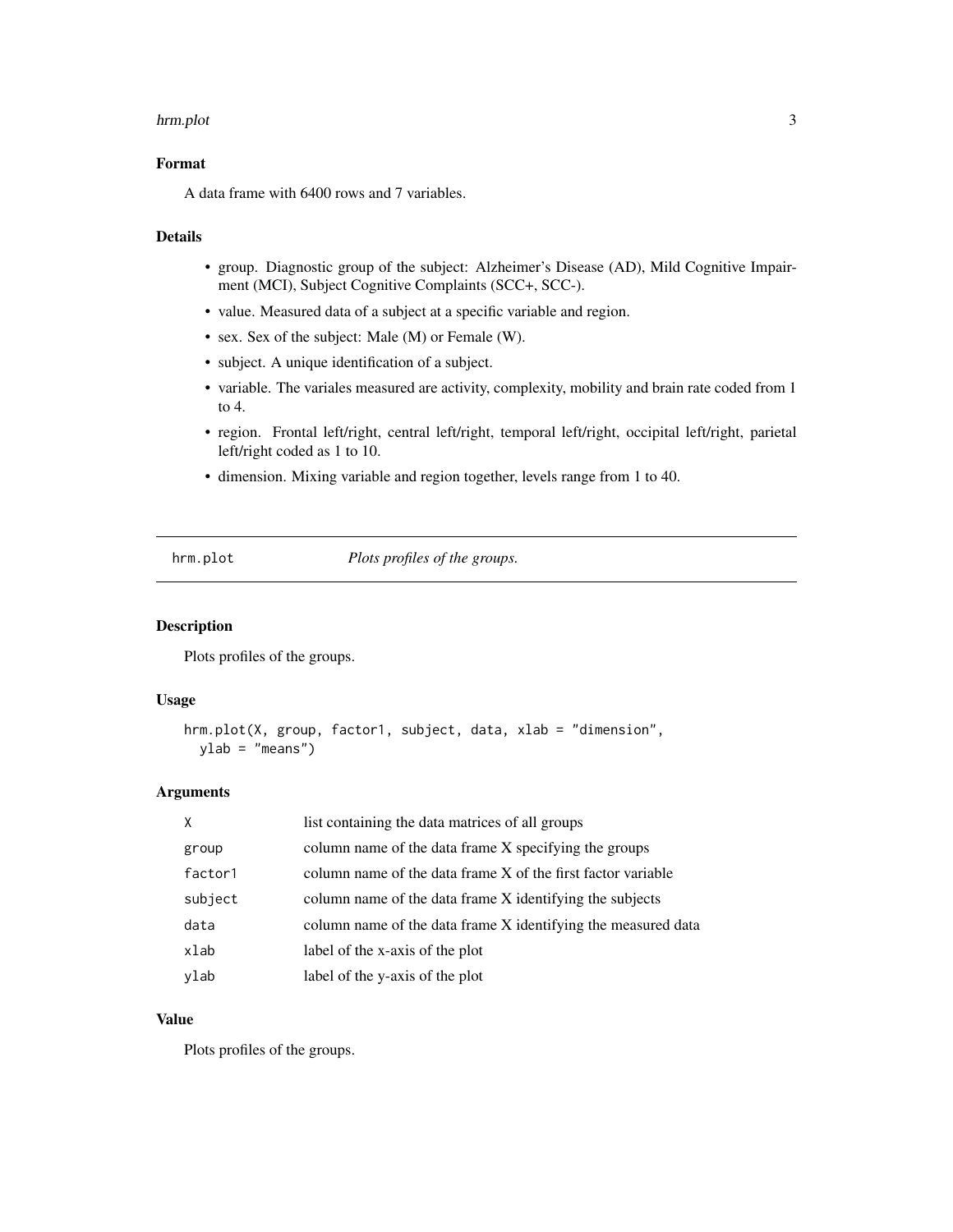4 hrm.test

#### Examples

```
data(EEG)
head(EEG)
# plots profiles according to groups with
# subplot factor called 'dimension' in data.frame
hrm.plot(EEG,"group", "dimension", "subject", "value")
```
hrm.test *Test for no main treatment effect, no main time effect, no simple treatment effect and no interaction between treatment and time*

#### Description

Test for no main treatment effect, no main time effect, no simple treatment effect and no interaction between treatment and time

#### Usage

hrm.test(n, a, d, X, alpha)

#### **Arguments**

| n     | an vector containing the sample sizes of all groups |
|-------|-----------------------------------------------------|
| a     | number of groups                                    |
| d     | number of dimensions (time points)                  |
| X     | list containing the data matrices of all groups     |
| alpha | alpha level used for the test                       |

#### Value

Returns a data frame consisting of the degrees of freedom, the test value, the critical value and the p-value

#### Examples

```
# number patients per group
n = c(10,10)# number of groups
a=2
# number of variables
d=40
# defining the list consisting of the samples from each group
mu_1 = mu_2 = rep(0, d)# autoregressive covariance matrix
sigma_1 = diag(d)
```
<span id="page-3-0"></span>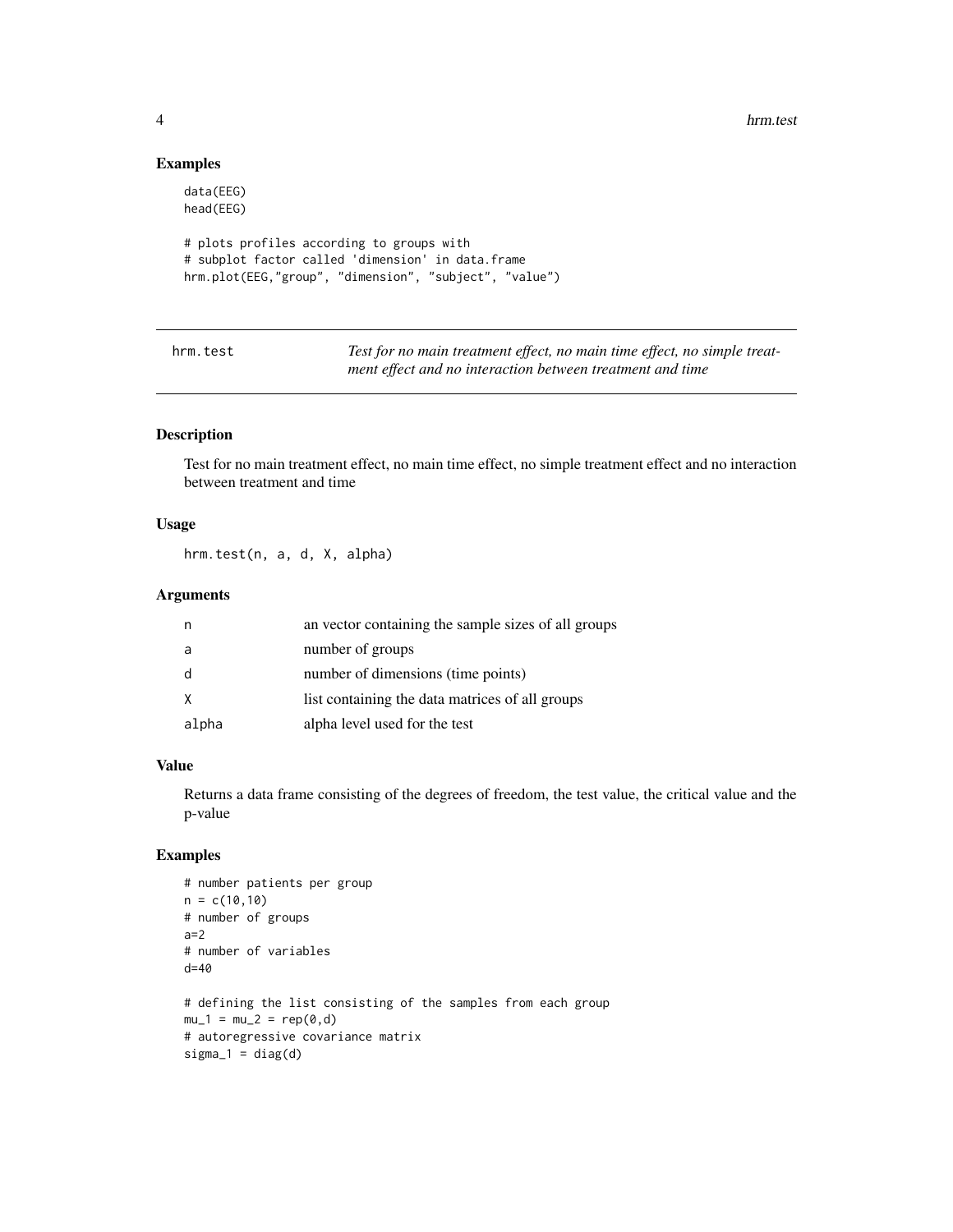#### <span id="page-4-0"></span>hrm.test.2 5

```
for(k in 1:d) for(l in 1:d) sigma_1[k,1] = 1/(1-0.5^2)*0.5^(abs(k-1))sigma_2 = 1.5*sigma_1X = list(mvrnorm(n[1], mu_1, sigma_1), mvrnorm(n[2], mu_2, sigma_2))# test for the main treatment effect and print the p.value
hrm.test(n, a, d, X, 0.05)
```

| hrm.test.2 | Test for main effects and interaction effects of one or two between- |
|------------|----------------------------------------------------------------------|
|            | subject factors and one or two within-subject factors                |

#### Description

Test for main effects and interaction effects of one or two between-subject factors and one or two within-subject factors

#### Usage

hrm.test.2(X, alpha = 0.05, group, subgroup, factor1, factor2, subject, data)

#### Arguments

| X        | list containing the data matrices of all groups                      |
|----------|----------------------------------------------------------------------|
| alpha    | alpha level used for the test                                        |
| group    | column name of the data frame X specifying the groups                |
| subgroup | column name of the subgroups (crossed with groups)                   |
| factor1  | column name of the data frame X of within-subject factor             |
| factor2  | column name of the second within-subject factor crossed with factor1 |
| subject  | column name of the data frame X identifying the subjects             |
| data     | column name of the data frame X containing the measurement data      |

#### Value

Returns a data frame consisting of the degrees of freedom, the test value, the critical value and the p-value

#### Examples

```
n=c(45, 22, 57, 36)
X_1 = mvrnorm(n = n[1], mu = rep(0, 40), Sigma = diag(40))X_2 = mvrnorm(n = n[2], mu = rep(0, 40), Sigma = diag(40))X_3 = mvrnorm(n = n[3], mu = rep(0,40), Sigma = diag(40))
X_4 = mvrnorm(n = n[4], mu = rep(0,40), Sigma = diag(40))
X_1 = c(t(as.matrix(X_1)))X_1 = data. frame(group = "SCC+", value = X_1)
```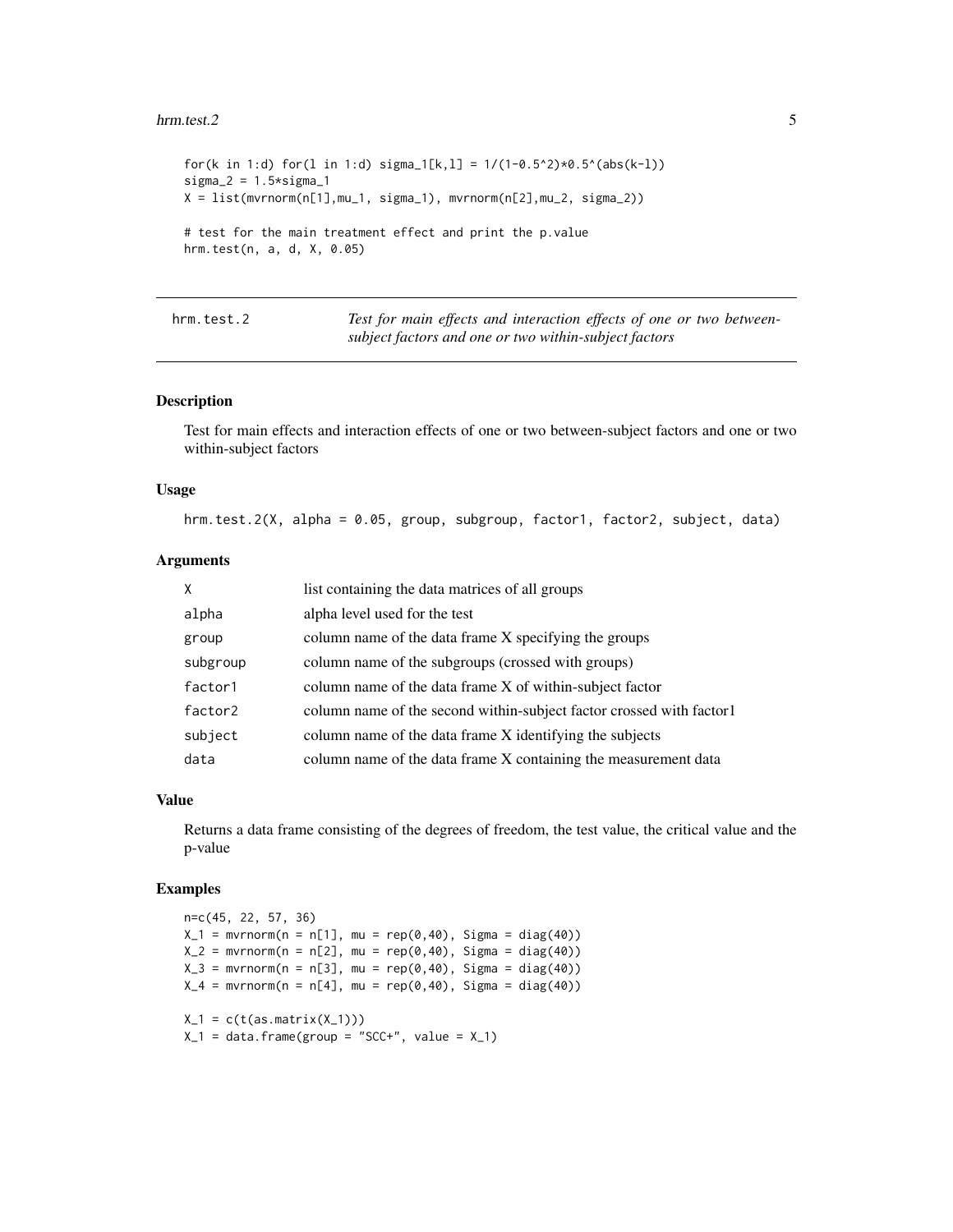```
X_2 = c(t(as.matrix(X_2)))X_2 = data-frame(group = "SCC-", value = X_2)X_3 = c(t(as.matrix(X_3)))X_3 = data.frame(group = "MCI", value = X_3)
X_4 = c(t(as.matrix(X_4)))X_4 = data. frame(group = "AD", value = X_4)
X = rbind(X_1, X_2, X_3, X_4)
X$subject = gl(160, 40)X$variable = as.factor(rep(gl(4, 10),160))
X$region = as.factor(rep(rep(1:10,4),160))
X$subgroup = as.factor(rep(gl(2, 40),80))
X$group = as.factor(X$group)
```
hrm.test.2(X,0.05,group="group",factor1="variable", factor2="region",subject="subject",data="value")